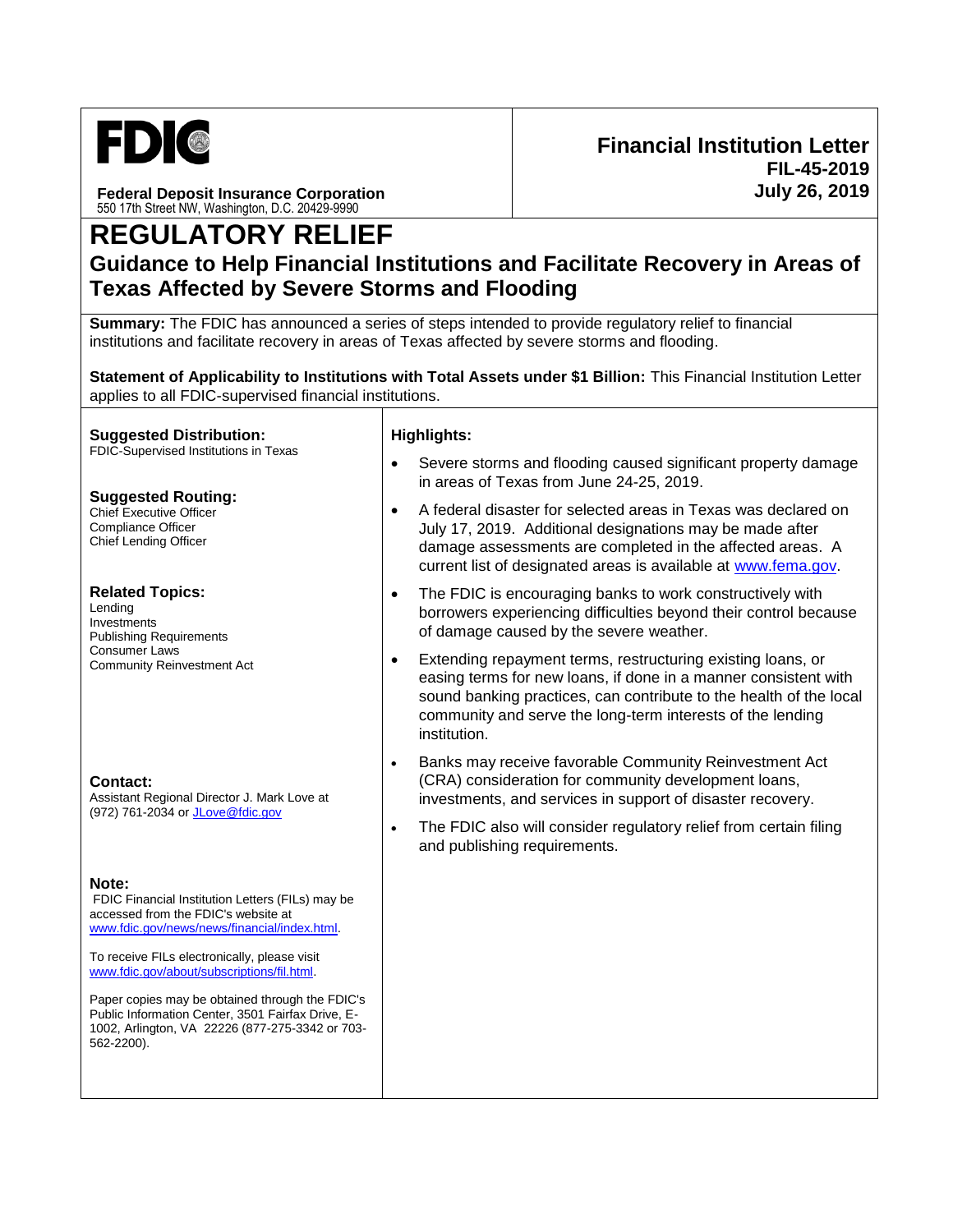### **SUPERVISORY PRACTICES REGARDING DEPOSITORY INSTITUTIONS AND BORROWERS AFFECTED BY SEVERE STORMS AND FLOODING IN AREAS OF TEXAS**

The Federal Deposit Insurance Corporation (FDIC) recognizes the serious impact of severe weather on customers and operations of financial institutions in Texas and will provide regulatory assistance to institutions subject to its supervision. These initiatives will provide regulatory relief and facilitate recovery. The FDIC encourages depository institutions in the affected areas to meet the financial services needs of their communities.

The affected areas in Texas are in Cameron, Hidalgo, and Willacy counties.

**Lending:** Bankers should work constructively with borrowers in communities affected by the severe weather. The FDIC realizes the effects of natural disasters on local businesses and individuals are often transitory, and prudent efforts to adjust or alter terms on existing loans in affected areas should not be subject to examiner criticism. In supervising institutions affected by the severe weather, the FDIC will consider the unusual circumstances they face. The FDIC recognizes that efforts to work with borrowers in communities under stress can be consistent with safe-and-sound banking practices as well as in the public interest. $<sup>1</sup>$ </sup>

**Community Reinvestment Act (CRA):** Financial institutions may receive CRA consideration for community development loans, investments, or services that revitalize or stabilize federally designated disaster areas in their assessment areas or in the states or regions that include their assessment areas. For additional information, institutions should review the *[Interagency Questions and Answers Regarding Community](https://www.ffiec.gov/cra/pdf/2010-4903.pdf)  [Reinvestment](https://www.ffiec.gov/cra/pdf/2010-4903.pdf)* at Section 12(g)(4)(ii). For help in identifying community development activities to revitalize or stabilize a disaster area, financial institutions can contact their regional [Community Affairs Officer.](https://www.fdic.gov/consumers/community/offices.html)

**Investments:** Bankers should monitor municipal securities and loans affected by the severe weather. The FDIC realizes local government projects may be negatively affected. Appropriate monitoring and prudent efforts to stabilize such investments are encouraged.

**Reporting Requirements:** FDIC-supervised institutions affected by the severe weather should notify the Dallas Regional Office if they expect a delay in filing Reports of Income and Condition or other reports. The FDIC will evaluate any causes beyond the control of a reporting institution when considering the length of an acceptable delay.

**Publishing Requirements:** The FDIC understands the damage caused by the severe weather may affect compliance with publishing and other requirements for branch closings, relocations, and temporary facilities under various laws and regulations. Banks experiencing disaster-related difficulties in complying with any publishing or other requirements should contact the Dallas Regional Office.

l

<sup>&</sup>lt;sup>1</sup> Modifications of existing loans should be evaluated individually to determine whether they represent troubled debt restructurings (TDRs). This evaluation should be based on the facts and circumstances of each borrower and loan, which requires judgment, as not all modifications are TDRs.